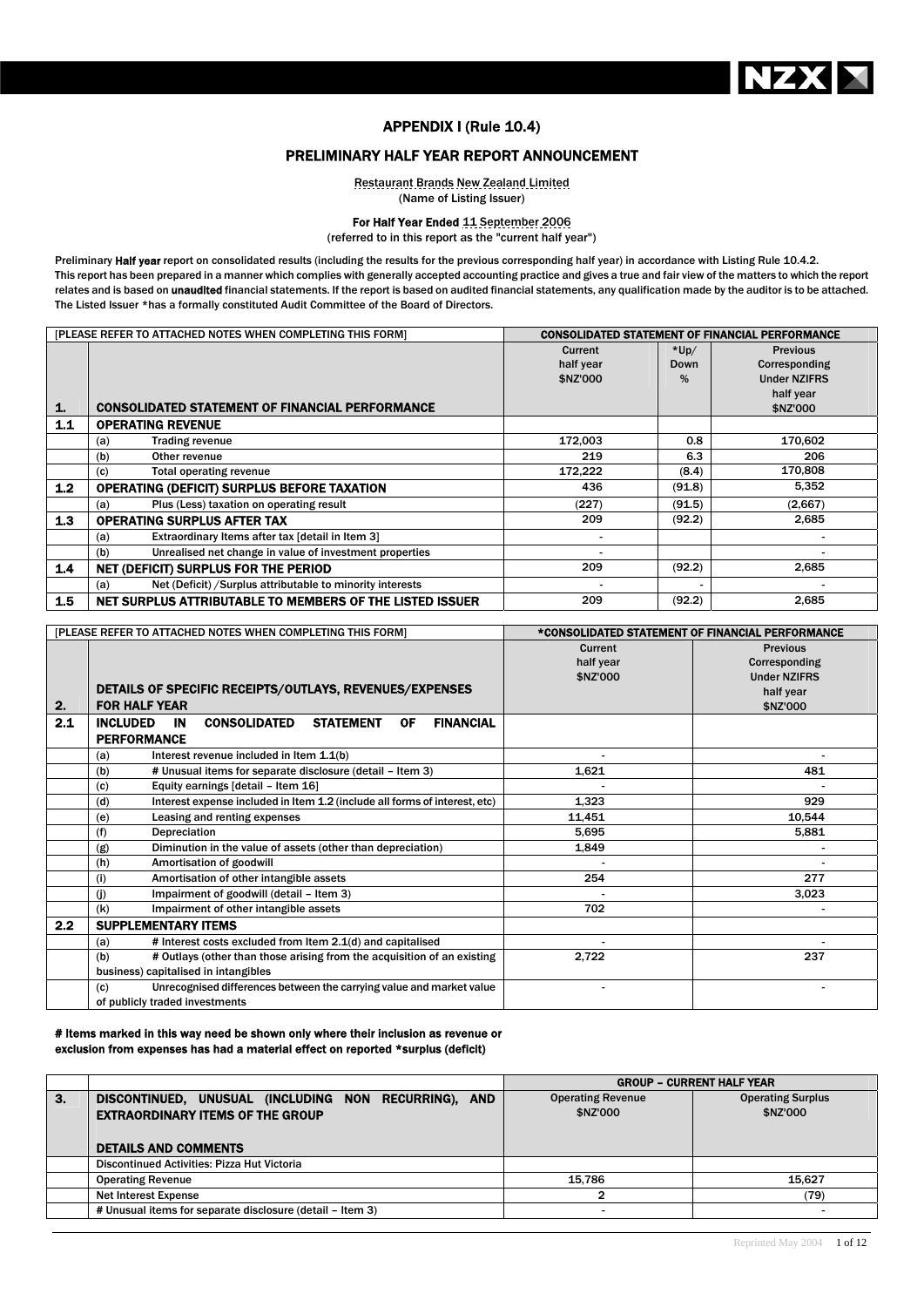

nil nil

| Leasing and renting expenses                                       | 1.583   | 1.372   |
|--------------------------------------------------------------------|---------|---------|
| <b>Depreciation and Amortisation</b>                               |         | 1.112   |
| Costs from restructuring stores                                    | 163     | 76      |
| Diminution in the value of assets (other than depreciation)        | 1.849   |         |
| Impairment of other intangible assets                              | 702     |         |
| Write off of Pizza Hut Victoria Goodwill                           |         | 3.023   |
| <b>Operating (Deficit) Surplus</b>                                 | (3,668) | (4,691) |
| <b>TOTAL DISCONTINUED ACTIVITIES</b>                               | (3,668) | (4,691) |
| Material Unusual (including Non Recurring) Items (included in 1.2) |         |         |
| Description:                                                       |         |         |
| Costs from restructuring various concept stores                    | 1.458   | 405     |
| <b>TOTAL MATERIAL NON RECURRING ITEMS</b>                          | 1.458   | 405     |

|                                       | <b>GROUP - CURRENT HALF YEAR</b>                     |          |  |  |
|---------------------------------------|------------------------------------------------------|----------|--|--|
| <b>DETAILS AND COMMENTS</b>           | <b>Operating Revenue</b><br><b>Operating Surplus</b> |          |  |  |
|                                       | \$NZ'000                                             | \$NZ'000 |  |  |
| Extraordinary Items (Ref. Item 1.3(a) |                                                      |          |  |  |
| Description:                          |                                                      |          |  |  |
| <b>TOTAL EXTRAORDINARY ITEMS</b>      | nil                                                  | nil      |  |  |

|                  |                                                                   | STATEMENT OF MOVEMENTS IN EQUITY |                                  |  |
|------------------|-------------------------------------------------------------------|----------------------------------|----------------------------------|--|
| 4.               | <b>STATEMENT OF MOVEMENTS IN EQUITY</b>                           | <b>Current half year</b>         | Previous corresponding half year |  |
|                  |                                                                   | \$NZ'000                         | <b>Under NZIFRS</b>              |  |
|                  |                                                                   |                                  | \$NZ'000                         |  |
| 4.1              | *NET (DEFICIT) / SURPLUS ATTRIBUTABLE TO MEMBERS OF LISTED        | 209                              | 2,685                            |  |
|                  | <b>ISSUER</b>                                                     |                                  |                                  |  |
|                  | *Net (Deficit) / Surplus attributable to minority interest<br>(a) |                                  |                                  |  |
| 4.2 <sub>2</sub> | OTHER RECOGNISED REVENUE AND EXPENSES                             |                                  |                                  |  |
|                  | * Increases (decreases) in revaluation reserves<br>(a)            |                                  |                                  |  |
|                  | <b>Currency Translation Differences</b><br>(b)                    | 402                              | (33)                             |  |
|                  | Minority interest in other recognized revenue and expenses<br>(c) |                                  | (44)                             |  |
|                  | (d)<br>Other                                                      | (2)                              |                                  |  |
| 4.3              | TOTAL RECOGNISED REVENUES AND EXPENSES                            | 609                              | 2,608                            |  |
| 4.4              | <b>OTHER MOVEMENTS</b>                                            |                                  |                                  |  |
|                  | <b>Contributions by Owners</b><br>(a)                             | 40                               | 246                              |  |
|                  | <b>Distributions to Owners</b><br>(b)                             | (5,751)                          | (5,731)                          |  |
|                  | Other<br>(c)                                                      | 411                              | 404                              |  |
| 4.5              | <b>EQUITY AT BEGINNING OF HALF YEAR</b>                           | 43,910                           | 48,003                           |  |
| 4.6              | <b>EQUITY AT END OF HALF YEAR</b>                                 | 39,219                           | 45,530                           |  |

|    |                                                                         | <b>EARNINGS PER SECURITY</b> |                                  |  |  |
|----|-------------------------------------------------------------------------|------------------------------|----------------------------------|--|--|
| 5. | <b>EARNINGS PER SECURITY</b>                                            | Current *half year           | Previous corresponding half year |  |  |
|    | Calculation of basic and fully diluted, EPS in accordance with IAS33:   | NZ cents                     | <b>Under NZIFRS</b>              |  |  |
|    | <b>Earnings Per Share</b>                                               |                              | NZ cents                         |  |  |
|    | <b>Basic EPS</b><br>(a)                                                 | 0.22                         | 2.77                             |  |  |
|    | Diluted EPS (if materially different from (a))<br>(b)                   |                              |                                  |  |  |
|    |                                                                         |                              |                                  |  |  |
| 6. | <b>MATERIAL ACQUISITIONS OF SUBSIDIARIES</b> [see Note (VII) attached]: |                              |                                  |  |  |
|    | Name of subsidiary or group of subsidiaries<br>(a)                      | nil                          | nil                              |  |  |
|    | Percentage of ownership acquired<br>(b)                                 | nil                          | nil                              |  |  |
|    | Contribution to consolidated net *Surplus (Deficit) (item 1.4)<br>(c)   | nil                          | nil                              |  |  |
|    | Date from which such contribution has been calculated<br>(d)            | n/a                          | n/a                              |  |  |

| 7. | <b>MATERIAL DISPOSALS OF SUBSIDIARIES</b> [see Note (VII) attached]:             |     |     |
|----|----------------------------------------------------------------------------------|-----|-----|
|    |                                                                                  |     |     |
|    | Name of subsidiary or group of subsidiaries<br>(a)                               | nil | nil |
|    | Contribution of subsidiaries to consolidated net *Surplus (Deficit) (item<br>(b) | nil | nil |
|    | (1.4)                                                                            |     |     |
|    | Date to which such contribution has been calculated<br>(c)                       | n/a | n/a |
|    | Contribution to consolidated net *Surplus (Deficit) (item 1.4) for the<br>(d)    | nil | nil |
|    | previous corresponding half year                                                 |     |     |
|    | Contribution to consolidated net *Surplus (Deficit) (item 1.4) from sale<br>(e)  | nil | nil |
|    | of subsidiary                                                                    |     |     |
|    |                                                                                  |     |     |

### 8. REPORTS FOR INDUSTRY AND GEOGRAPHICAL SEGMENTS

Information on the industry and geographical segments of the Listed Issuer to be reported for the half year in accordance with the provisions of NZ IAS 14: Financial Reporting for Segments. Because of the differing nature and extent of segments among Listed Issuers, no complete proforma is provided, and the segment information should be completed separately and attached to this report. However, the following shows a suitable list of items for presentation and indicates which amounts should agree with items included elsewhere in the half year report:

The group's activities during the period were the operation of quick service and take-away restaurant concepts in New Zealand and Australia. The table attached shows the analysis between continued and discontinued operations.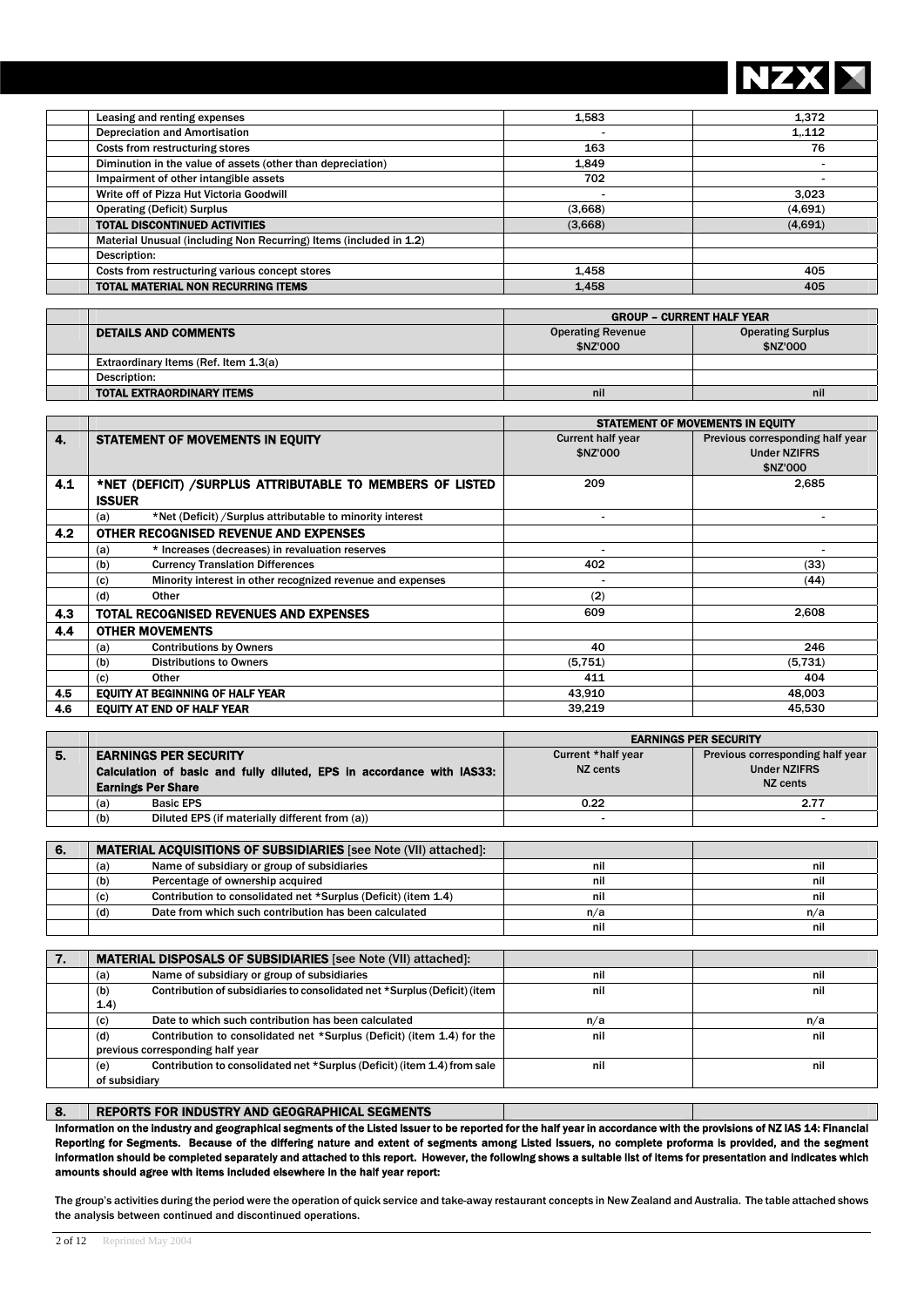**NZX X** 

### *Analysis of Income Statement*

### For the period 1 March 2006 to 11 September 2006 (2007 Half Year)

| (Unaudited)                                       |                   | <b>Half Yr 2007</b> |              |                   | <b>Half Yr 2006</b> |              |                   | <b>Full Yr 2006</b> |              |
|---------------------------------------------------|-------------------|---------------------|--------------|-------------------|---------------------|--------------|-------------------|---------------------|--------------|
|                                                   | <b>Continuing</b> | <b>Discontinued</b> |              | <b>Continuing</b> | <b>Discontinued</b> |              | <b>Continuing</b> | <b>Discontinued</b> |              |
|                                                   | <b>Operations</b> | <b>Operation</b>    | <b>Total</b> | <b>Operations</b> | <b>Operation</b>    | <b>Total</b> | <b>Operations</b> | <b>Operation</b>    | <b>Total</b> |
| Store sales revenue                               | 156,217           | 15,786              | 172,003      | 154,975           | 15,627              | 170,602      | 288,763           | 27,589              | 316,352      |
| Other revenue                                     | 219               |                     | 219          | 206               |                     | 206          | 389               |                     | 389          |
| <b>Total operating revenue</b>                    | 156,436           | 15,786              | 172,222      | 155,181           | 15,627              | 170,808      | 289,152           | 27,589              | 316,741      |
| Cost of goods sold                                | (127, 948)        | (13, 793)           | (141, 741)   | (121, 178)        | (13, 559)           | (134, 737)   | (226,097)         | (24, 214)           | (250, 311)   |
| <b>Gross profit</b>                               | 28,488            | 1,993               | 30,481       | 34,003            | 2,068               | 36,071       | 63,055            | 3,375               | 66,430       |
| <b>Distribution expenses</b>                      | (3, 372)          | (1,240)             | (4,612)      | (3,991)           | (1,259)             | (5,250)      | (6,977)           | (2, 234)            | (9,211)      |
| <b>Marketing expenses</b>                         | (10, 314)         | (2, 330)            | (12, 644)    | (11, 153)         | (2,001)             | (13, 154)    | (19, 288)         | (3, 428)            | (22, 716)    |
| General and admin expenses                        | (6, 187)          | (1, 107)            | (7, 294)     | (6,620)           | (1,262)             | (7, 882)     | (11,694)          | (2,218)             | (13,912)     |
| <b>EBIT before non trading</b>                    | 8,615             | (2,684)             | 5,931        | 12,239            | (2, 454)            | 9,785        | 25,096            | (4,505)             | 20,591       |
| Non trading items                                 | (1, 458)          | (163)               | (1,621)      | (405)             | (76)                | (481)        | (1,935)           | (167)               | (2, 102)     |
| Impairment of Pizza Hut Victoria                  |                   | (2,551)             | (2,551)      |                   | (3,023)             | (3,023)      |                   | (7, 115)            | (7, 115)     |
| <b>EBIT</b>                                       | 7,157             | (5, 398)            | 1,759        | 11,834            | (5, 553)            | 6,281        | 23.161            | (11,787)            | 11,374       |
| <b>Net Funding costs</b>                          | (1, 321)          | (2)                 | (1, 323)     | (1,008)           | 79                  | (929)        | (2, 395)          | 85                  | (2,310)      |
| Net profit (loss) before taxation                 | 5,836             | (5,400)             | 436          | 10,826            | (5, 474)            | 5,352        | 20,766            | (11,702)            | 9,064        |
| Taxation (expense) credit                         | (1,959)           | 1,732               | (227)        | (3, 450)          | 783                 | (2,667)      | (6,684)           | 2,817               | (3,867)      |
| Net profit (loss) after taxation                  | 3,877             | (3,668)             | 209          | 7.376             | (4,691)             | 2,685        | 14,082            | (8,885)             | 5,197        |
|                                                   |                   |                     |              |                   |                     |              |                   |                     |              |
| Net profit (loss) after taxation excl non trading | 4,850             | (1,797)             | 3,053        | 7,604             | (1,619)             | 5,985        | 15,316            | (2,990)             | 12,326       |
| <b>Basic and diluted Earnings per share</b>       | 3.99              | (3.77)              | 0.22         | 7.61              | (4.84)              | 2.77         | 14.52             | (9.16)              | 5.36         |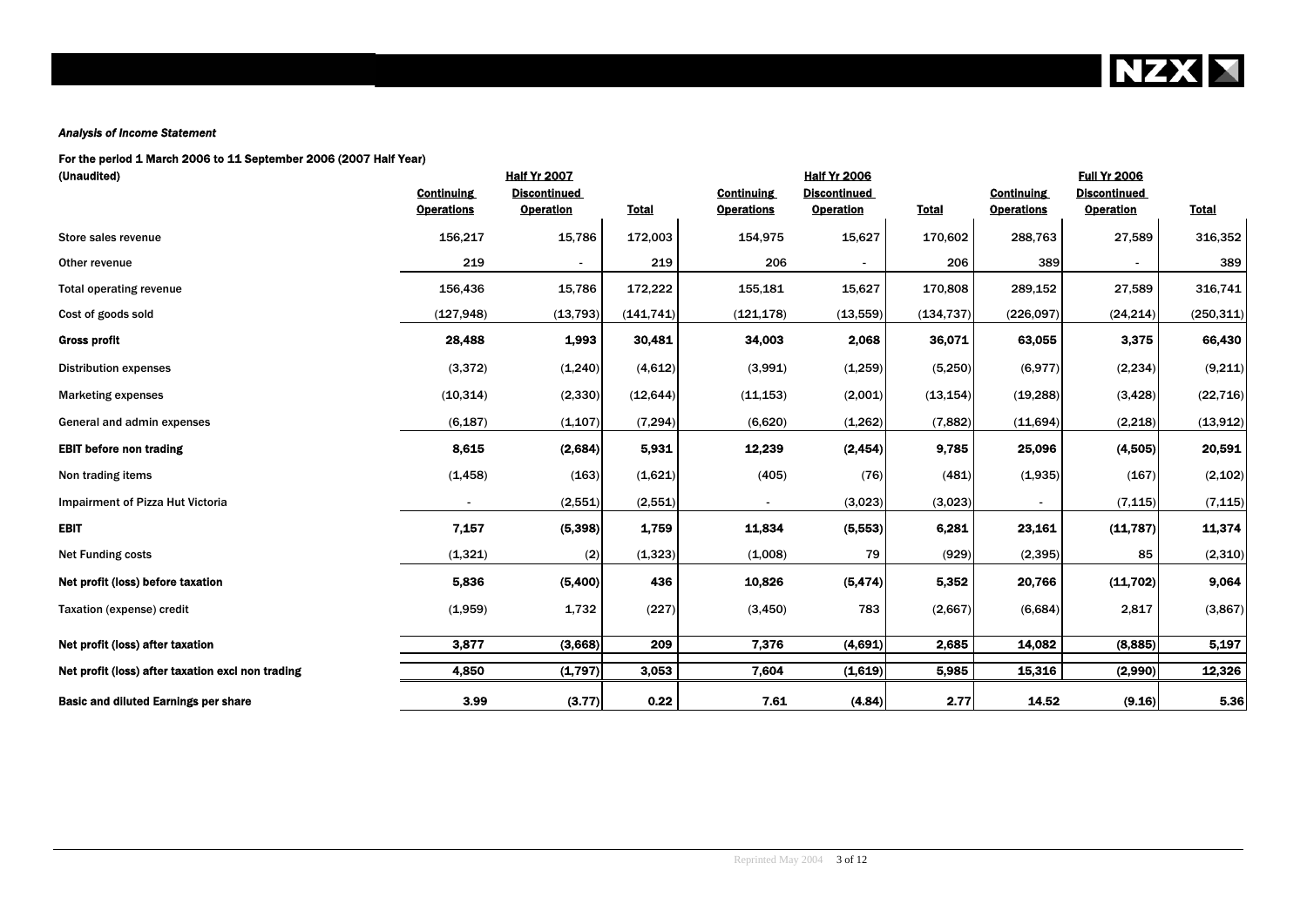

|      | [Note (VIII) attached has particular relevance for the preparation of this statement]   |                                            | <b>CONSOLIDATED STATEMENT OF FINANCIAL POSITION</b>                         |                                                                                 |
|------|-----------------------------------------------------------------------------------------|--------------------------------------------|-----------------------------------------------------------------------------|---------------------------------------------------------------------------------|
|      |                                                                                         | At end of current<br>half year<br>\$NZ'000 | As shown in last<br><b>Annual Report under</b><br><b>NZIFRS</b><br>\$NZ'000 | If half yearly<br>as shown in last<br><b>Half Yearly Report</b><br>under NZIFRS |
| 9.   | <b>CURRENT ASSETS</b>                                                                   |                                            |                                                                             | \$NZ'000                                                                        |
|      | (a)<br>Cash                                                                             | 1,572                                      | 2,033                                                                       | 1,777                                                                           |
|      | (b)<br><b>Trade receivables</b>                                                         | 209                                        | 237                                                                         | 1,140                                                                           |
|      | (c)<br>Investments                                                                      |                                            |                                                                             |                                                                                 |
|      | (d)<br>Inventories                                                                      | 2,080                                      | 2,253                                                                       | 2,281                                                                           |
|      | Other assets, current<br>(e)                                                            | 2,758                                      | 2,114                                                                       | 3,287                                                                           |
|      | Assets classified as held for sale                                                      | 5,108                                      |                                                                             |                                                                                 |
|      | <b>TOTAL CURRENT ASSETS</b>                                                             | 11,727                                     | 6,637                                                                       | 8,485                                                                           |
|      |                                                                                         |                                            |                                                                             |                                                                                 |
| 9.1  | <b>NON-CURRENT ASSETS</b>                                                               |                                            |                                                                             |                                                                                 |
|      | <b>Trade receivables</b><br>(a)                                                         | $\blacksquare$                             | $\blacksquare$                                                              |                                                                                 |
|      | (b)<br>Investments                                                                      |                                            |                                                                             |                                                                                 |
|      | (c)<br>Inventories<br>Property, plant and equipment<br>(d)                              | 77,344                                     | 73,269                                                                      | 74,235                                                                          |
|      | Goodwill<br>(e)                                                                         | 23,839                                     | 23,839                                                                      | 23,839                                                                          |
|      | (f)<br><b>Deferred Taxation Assets</b>                                                  | 1,538                                      | 1,380                                                                       |                                                                                 |
|      | <b>Other Intangible Assets</b><br>(g)                                                   | 5,372                                      | 3,565                                                                       | 3,712                                                                           |
|      | Other assets, non current<br>(h)                                                        | $\mathbf{r}$                               |                                                                             |                                                                                 |
| 9.2  | <b>TOTAL NON- CURRENT ASSETS</b>                                                        | 108,093                                    | 102,053                                                                     | 101,786                                                                         |
| 9.3  | <b>TOTAL ASSETS</b>                                                                     | 119,820                                    | 108,690                                                                     | 110,271                                                                         |
| 9.4  | <b>CURRENT LIABILITIES</b>                                                              |                                            |                                                                             |                                                                                 |
|      | <b>Trade Creditors</b><br>(a)                                                           | 13,110                                     | 11,800                                                                      | 16,295                                                                          |
|      | (b)<br>Income in advance, current                                                       | 1,074                                      | 926                                                                         | 923                                                                             |
|      | <b>Secured loans</b><br>(c)                                                             |                                            |                                                                             |                                                                                 |
|      | <b>Unsecured loans</b><br>(d)                                                           |                                            |                                                                             |                                                                                 |
|      | Provisions, current<br>(e)                                                              | 742                                        | 1,062                                                                       | 496                                                                             |
|      | Other liabilities, current<br>(f)                                                       | 14,834                                     | 14,326                                                                      | 13,948                                                                          |
|      | Liabilities classified as held for sale                                                 | 3,200                                      |                                                                             |                                                                                 |
|      | <b>TOTAL CURRENT LIABILITIES</b>                                                        | 32,960                                     | 28,114                                                                      | 31,662                                                                          |
| 9.5  | <b>NON- CURRENT LIABILITIES</b>                                                         |                                            |                                                                             |                                                                                 |
|      | Accounts payable, non-current<br>(a)                                                    |                                            |                                                                             |                                                                                 |
|      | (b)<br><b>Secured loans</b>                                                             | 43,385                                     | 32,365                                                                      | 29,010                                                                          |
|      | <b>Unsecured loans</b><br>(c)                                                           | 723                                        | 735                                                                         | 81                                                                              |
|      | (d)<br>Provisions, non-current                                                          |                                            |                                                                             |                                                                                 |
|      | Deferred Taxation Liability, non-current<br>(e)                                         |                                            |                                                                             | 29                                                                              |
|      | Other liabilities, non-current<br>(f)                                                   | 3,533                                      | 3,566                                                                       | 3,956                                                                           |
| 9.6  | <b>TOTAL NON-CURRENT LIABILITIES</b>                                                    | 47,641                                     | 36,666                                                                      | 33,079                                                                          |
| 9.7  | <b>TOTAL LIABILITIES</b>                                                                | 80,601                                     | 64,780                                                                      | 64,741                                                                          |
| 9.8  | <b>NET ASSETS</b>                                                                       | 39,219                                     | 43,910                                                                      | 45,530                                                                          |
| 9.9  | <b>SHAREHOLDERS' EQUITY</b>                                                             |                                            |                                                                             |                                                                                 |
|      | Share capital (optional)<br>(a)                                                         | 25,616                                     | 25,576                                                                      | 25,543                                                                          |
|      | Reserves (optional)<br>(b)<br><b>Revaluation reserve</b><br>(i)                         |                                            |                                                                             |                                                                                 |
|      | (ii)<br>Other reserves                                                                  | 592                                        | 186                                                                         | 26                                                                              |
|      | Retained Surplus (accumulated Deficit) (optional)<br>(c)                                | 13,011                                     | 18,148                                                                      | 19,961                                                                          |
|      | SHAREHOLDERS' EQUITY ATTRIBUTABLE TO MEMBERS OF THE                                     |                                            |                                                                             |                                                                                 |
| 9.10 | <b>LISTED ISSUER</b>                                                                    |                                            |                                                                             |                                                                                 |
|      | Minority equity interests in subsidiaries<br>(a)                                        |                                            |                                                                             |                                                                                 |
| 9.11 | <b>TOTAL SHAREHOLDERS' EQUITY</b>                                                       | 39,219                                     | 43,910                                                                      | 45,530                                                                          |
|      | Returns on Assets (%) (EBIT divided by Total Assets)<br>(a)                             | 1.47%                                      | 10.46%                                                                      | 5.70%                                                                           |
|      | Return on Equity (%) (Net Income divided by Shareholders' Equity)<br>(b)                | 0.53%                                      | 11.84%                                                                      | 5.90%                                                                           |
|      | Debt to Equity Ratio (%) (Total Liabilities divided by Shareholders')<br>(c)<br>Equity) | 205.52%                                    | 147.53%                                                                     | 142.19                                                                          |
|      |                                                                                         |                                            |                                                                             |                                                                                 |

|     |                                                          | <b>CONSOLIDATED STATEMENT OF CASH FLOWS FOR HALF YEAR</b> |                               |  |
|-----|----------------------------------------------------------|-----------------------------------------------------------|-------------------------------|--|
| 10. | <b>CASH FLOWS RELATING TO OPERATING ACTIVITIES</b>       | Current                                                   | <b>Previous corresponding</b> |  |
|     |                                                          | half year                                                 | half year                     |  |
|     |                                                          | \$NZ'000                                                  | <b>Under NZIFRS</b>           |  |
|     |                                                          |                                                           | \$NZ'000                      |  |
|     | <b>Receipts from customers</b><br>(a)                    | 172.661                                                   | 172.127                       |  |
|     | (b)<br>Interest received                                 | 444                                                       | 108                           |  |
|     | Dividends received<br>(c)                                |                                                           |                               |  |
|     | (d)<br>Payment to suppliers and employees                | (162, 377)                                                | (155, 792)                    |  |
|     | Interest paid<br>(e)                                     | (1,842)                                                   | (1,206)                       |  |
|     | Income taxes paid<br>(f)                                 | (6)                                                       | (1,792)                       |  |
|     | Other cash flows relating to operating activities<br>(g) |                                                           |                               |  |
|     | <b>NET OPERATING CASH FLOWS</b>                          | 8,880                                                     | 13,445                        |  |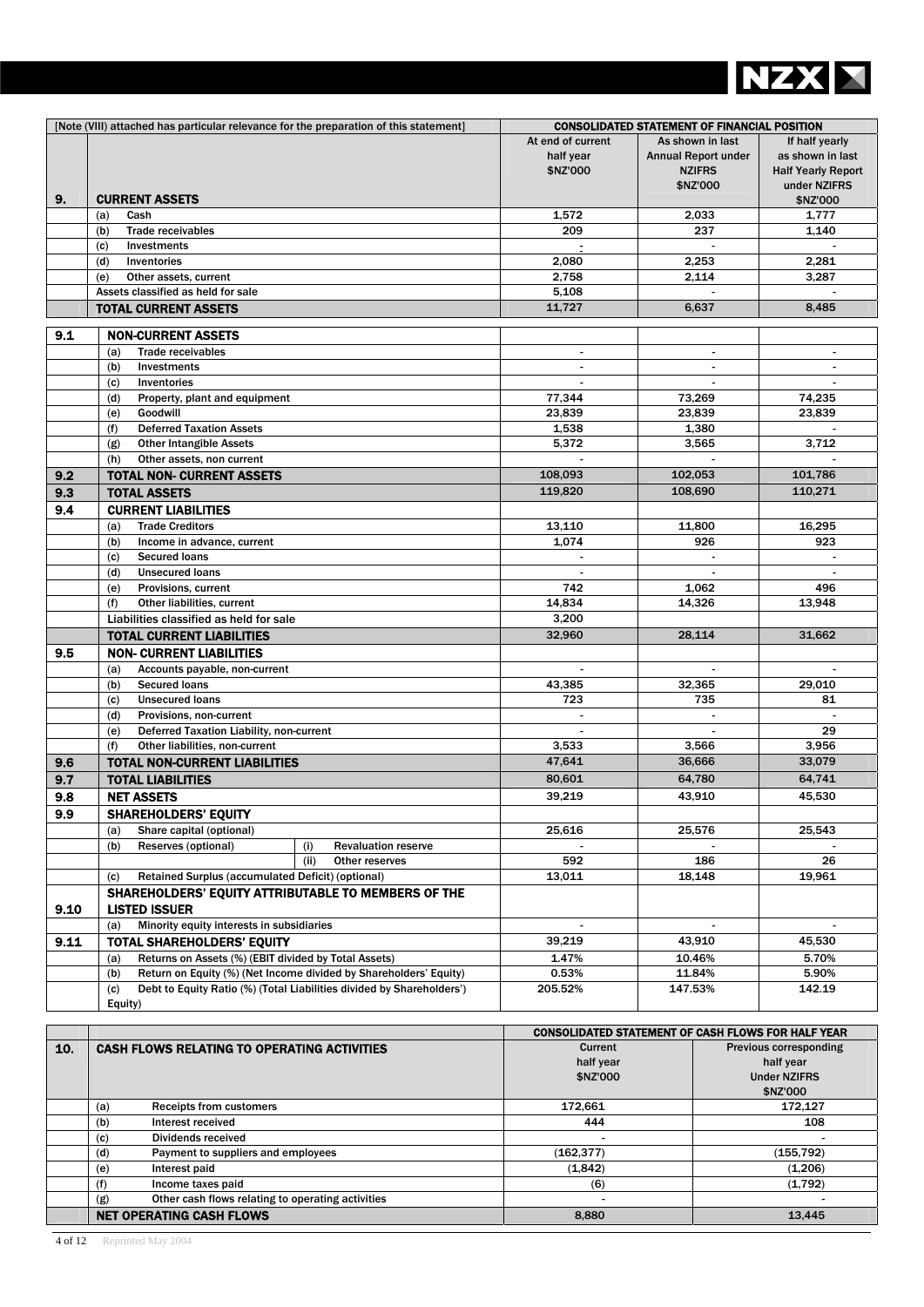| 11. | <b>CASH FLOWS RELATED TO INVESTING ACTIVITIES</b>               | Current<br>half year<br>\$NZ'000 | <b>Previous corresponding</b><br>half year<br><b>Under NZIFRS</b><br>\$NZ'000 |
|-----|-----------------------------------------------------------------|----------------------------------|-------------------------------------------------------------------------------|
|     | Cash proceeds from sale of property, plant and equipment<br>(a) | 46                               | 95                                                                            |
|     | Cash proceeds from sale of equity investments<br>(b)            |                                  |                                                                               |
|     | Loans repaid by other entities<br>(c)                           |                                  |                                                                               |
|     | Cash paid for purchases of property, plant and equipment<br>(d) | (11, 862)                        | (9, 349)                                                                      |
|     | Interest paid - capitalised<br>(e)                              |                                  |                                                                               |
|     | Cash paid for purchases of equity investments<br>(f)            |                                  |                                                                               |
|     | Loans to other entitles<br>(g)                                  |                                  |                                                                               |
|     | Other cash flows relating to investing activities<br>(h)        | (2,861)                          | (237)                                                                         |
|     | <b>NET INVESTING CASH FLOWS</b>                                 | (14.677)                         | (9.491)                                                                       |

| 12. | [See Note (IX) attached]<br><b>CASH FLOWS RELATED TO FINANCING ACTIVITIES</b> | Current<br>half year<br>\$NZ'000 | Previous corresponding<br>half year<br><b>Under NZIFRS</b><br>\$NZ'000 |
|-----|-------------------------------------------------------------------------------|----------------------------------|------------------------------------------------------------------------|
|     | Cash proceeds from issue of shares, options, etc.<br>(a)                      | 40                               | 246                                                                    |
|     | <b>Borrowings</b><br>(b)                                                      | 10.976                           | 1.665                                                                  |
|     | <b>Repayment of borrowings</b><br>(c)                                         |                                  |                                                                        |
|     | Dividend paid<br>(d)                                                          | (5,751)                          | (5,731)                                                                |
|     | Other cash flows relating to financing activities<br>(e)                      |                                  |                                                                        |
|     | <b>NET FINANCING CASH FLOWS</b>                                               | 5.265                            | (3,820)                                                                |

| 13. | [See Note (IX) attached]                    | Current   | <b>Previous corresponding</b> |
|-----|---------------------------------------------|-----------|-------------------------------|
|     | NET INCREASE (DECREASE) IN CASH HELD        | half year | half year                     |
|     |                                             | \$NZ'000  | <b>Under NZIFRS</b>           |
|     |                                             |           | \$NZ'000                      |
|     |                                             | (532)     | 134                           |
|     | Cash at beginning of half year<br>(a)       | 2.033     | 1.642                         |
|     | <b>Exchange rate adjustments</b><br>(b)     | 71        |                               |
|     | Cash at end of half year<br>(c)             | 1.572     | 1.777                         |
| 14. | NON-CASH FINANCING AND INVESTING ACTIVITIES |           |                               |

Provide details of financing and investing transactions which have had a material effect on group assets and liabilities but did not involve cash flows.

Impairment of Pizza Hut Victoria fixed assets and franchise fees \$2,551, (2005 Pizza Hut Victoria goodwill : \$3,023).

| 15. | <b>RECONCILIATION OF CASH</b>                                               |           |                        |
|-----|-----------------------------------------------------------------------------|-----------|------------------------|
|     | For the purposes of the above statement of cash flows, cash includes        | Current   | Previous corresponding |
|     |                                                                             | half year | half year              |
|     | Cash at the end of the half year as shown in the statement of cash flows is | \$NZ'000  | <b>Under NZIFRS</b>    |
|     | reconciled to the related items in the financial statements as follows:     |           | \$NZ'000               |
|     | Cash on hand and at bank                                                    | 1.572     | 1.777                  |
|     | Deposits at call                                                            |           |                        |
|     | <b>Bank overdraft</b>                                                       |           |                        |
|     | Other (provide details eg. Term Deposits)                                   |           |                        |
|     | TOTAL = CASH AT END OF HALF YEAR [Item 13(c)]                               | 1.572     | 1.777                  |

|      |                                                                                                                                                   | <b>EQUITY ACCOUNTED EARNIGS FROM ASSOCIATES</b> |                               |
|------|---------------------------------------------------------------------------------------------------------------------------------------------------|-------------------------------------------------|-------------------------------|
| 16.  | <b>EQUITY ACCOUNTED INVESTMENTS IN ASSOCIATES</b>                                                                                                 | Current                                         | <b>Previous corresponding</b> |
|      |                                                                                                                                                   | half year                                       | half year                     |
|      | Information attributable to the reporting group's share of investments in                                                                         | \$NZ'000                                        | \$NZ'000                      |
|      | associates and other material interests to be disclosed by way of separate<br>note below (refer FRS-38 Accounting for Investments in Associates). |                                                 |                               |
| 16.1 | <b>GROUP SHARE OF RESULTS OF ASSOCIATES</b>                                                                                                       |                                                 |                               |
|      | <b>OPERATING *SURPLUS (DEFICIT) BEFORE TAX</b><br>(a)                                                                                             | nil                                             | nil                           |
|      | Less Tax<br>(b)                                                                                                                                   | nil                                             | nil                           |
|      | OPERATING *SURPLUS (DEFICIT) AFTER TAX<br>(c)                                                                                                     | nil                                             | nil                           |
|      | <b>Extraordinary items</b><br>(i)                                                                                                                 | nil                                             | nil                           |
|      | NET *SURPLUS (DEFICIT) AND EXTRAORDINARY ITEMS AFTER TAX<br>(d)                                                                                   | nil                                             | nil                           |
| 16.2 | <b>MATERIAL INTERESTS IN CORPORATIONS NOT BEING SUBSIDIARIES</b>                                                                                  |                                                 |                               |
|      | THE GROUP HAS A MATERIAL (FROM GROUP'S VIEWPOINT) INTEREST IN THE FOLLOWING CORPORATIONS:<br>(a)                                                  |                                                 |                               |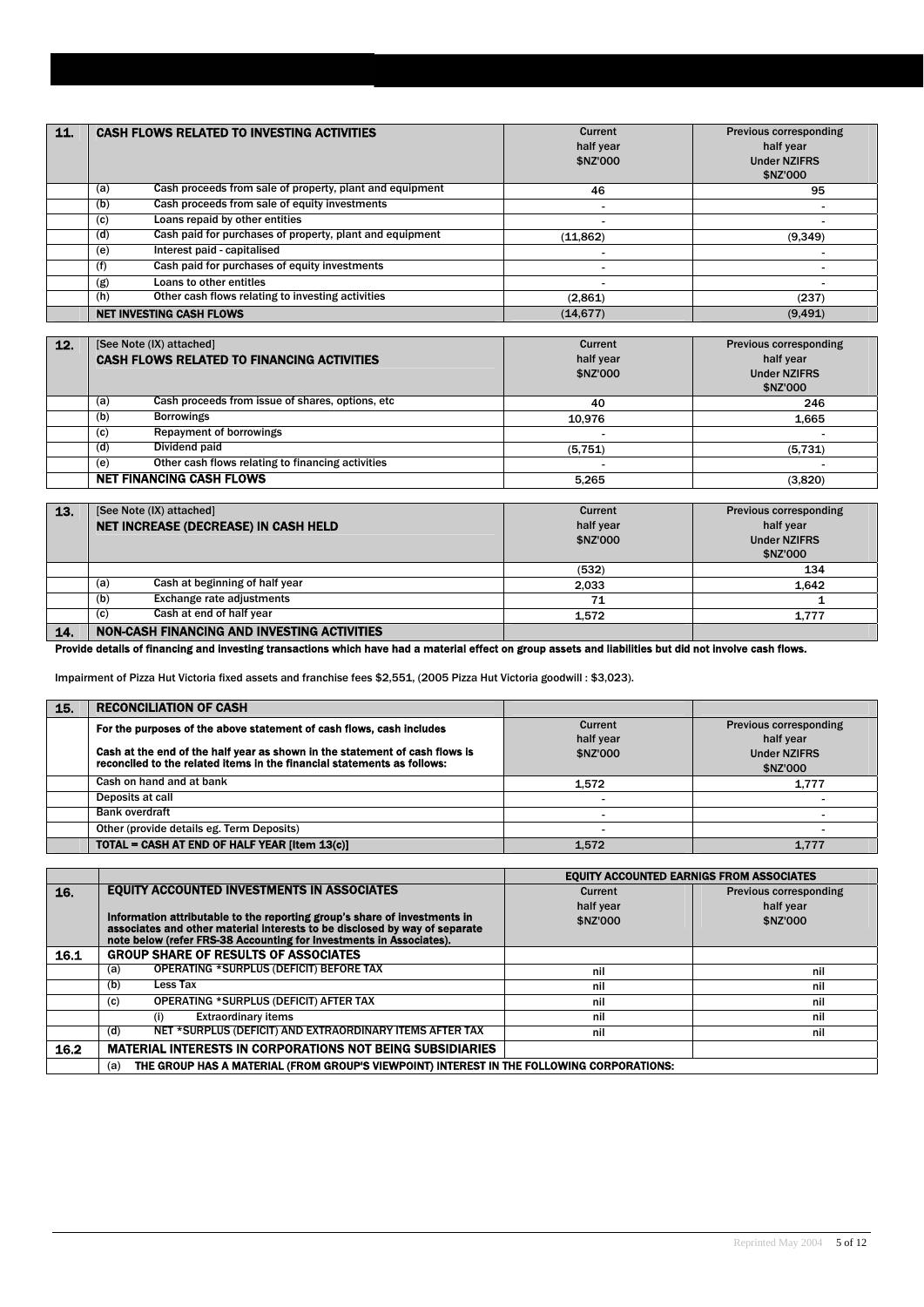

| Name                                         | Percentage of ordinary<br>shares held at end of<br>half year |                                               | <b>Contribution to net</b><br>surplus (deficit) (item 1.5) |                                                           |
|----------------------------------------------|--------------------------------------------------------------|-----------------------------------------------|------------------------------------------------------------|-----------------------------------------------------------|
| <b>EQUITY ACCOUNTED</b><br><b>ASSOCIATES</b> | Current<br>half year                                         | <b>Previous</b><br>corresponding<br>half year | Current<br>half year<br>\$NZ'000                           | <b>Previous</b><br>corresponding<br>half year<br>\$NZ'000 |
|                                              |                                                              |                                               | <b>Equity Accounted in Current Year</b>                    |                                                           |
|                                              |                                                              |                                               |                                                            |                                                           |
|                                              | nil                                                          | nil                                           | nil                                                        | nil                                                       |
|                                              |                                                              |                                               |                                                            |                                                           |
|                                              |                                                              |                                               |                                                            |                                                           |
| <b>OTHER MATERIAL INTERESTS</b>              |                                                              |                                               | <b>Not Equity Accounted in Current Year</b>                |                                                           |
|                                              |                                                              |                                               |                                                            |                                                           |

|                                                                            | <b>EQUITY ACCOUNTED EARNINGS FROM ASSOCIATES</b> |                               |  |
|----------------------------------------------------------------------------|--------------------------------------------------|-------------------------------|--|
|                                                                            | Current                                          | <b>Previous corresponding</b> |  |
|                                                                            | half year                                        | half year                     |  |
|                                                                            | \$NZ'000                                         | \$NZ'000                      |  |
| <b>INVESTMENT IN ASSOCIATES</b><br>(b)                                     |                                                  |                               |  |
| Carrying value of investments in associates at beginning of half year      | nil                                              | nil                           |  |
| Share of changes in associates' post acquisition surpluses/and reserves:   | nil                                              | nil                           |  |
| <b>Retained surplus</b>                                                    | nil                                              | nil                           |  |
| Reserves                                                                   | nil                                              | nil                           |  |
| Net goodwill amortisation and impairment adjustments in the period         | nil                                              | nil                           |  |
| Less Dividends received in the period                                      | nil                                              | nil                           |  |
| Equity carrying value of investments at the end of half year               | nil                                              | nil                           |  |
| Amount of goodwill included in the carrying value at end of that half year |                                                  |                               |  |

| 17.             | <b>ISSUED AND QUOTED SECURITIES AT END OF CURRENT HALF YEAR</b> |               |               |            |               |                          |                     |
|-----------------|-----------------------------------------------------------------|---------------|---------------|------------|---------------|--------------------------|---------------------|
|                 | <b>Category of Securities</b>                                   | <b>Issued</b> | <b>Number</b> | Quoted     | <b>Number</b> | Cents                    | Paid-Up Value       |
|                 |                                                                 |               |               |            |               |                          | (if not fully paid) |
|                 | <b>PREFERENCE SHARES:</b>                                       |               |               |            |               |                          |                     |
|                 |                                                                 |               |               |            |               |                          |                     |
| #(Description)  |                                                                 |               |               |            |               |                          |                     |
|                 |                                                                 |               |               |            |               |                          |                     |
|                 | Issued during current half year                                 |               | ۰             |            | -             | $\overline{\phantom{0}}$ |                     |
|                 | <b>ORDINARY SHARES</b>                                          |               |               |            |               |                          |                     |
|                 | Balance as at 28/02/06                                          | 97,081,875    |               | 97,081,875 |               |                          |                     |
|                 | Issued during current half year                                 | 41,288        |               | 41,288     |               |                          |                     |
|                 | Balance as at 11/09/06                                          | 97,123,163    |               | 97,123,163 |               |                          |                     |
|                 |                                                                 |               |               |            |               |                          |                     |
|                 | <b>CONVERTIBLE NOTES</b>                                        |               |               |            |               |                          |                     |
|                 |                                                                 |               |               |            |               |                          |                     |
| # (Description) |                                                                 |               |               |            |               |                          |                     |
|                 |                                                                 |               |               |            |               |                          |                     |
|                 | Issued during current half year                                 | ۰             | ٠             |            | -             | $\,$                     |                     |

| UPTIUNS:                                        |            |                       |                    |
|-------------------------------------------------|------------|-----------------------|--------------------|
|                                                 |            | <b>Exercise Price</b> | <b>Expiry Date</b> |
| Senior Executives (issued 1/7/97)               | 852,271    | \$2.42                | 30/6/07            |
| Staff Sharegrowth Scheme (issued 22/8/97)       | 546,213    | \$2.20                | 30/6/07            |
| (forfeited)                                     | (378, 284) |                       |                    |
| Balance 22/8/97 options unexercised at 11/09/06 | 167,929    |                       |                    |
| Staff Sharegrowth Scheme (issued 31/8/98)       | 1,318,062  | \$0.94                | 30/6/08            |
| (exercised 1999)                                | (2, 448)   |                       |                    |
| (exercised 2000)                                | (20, 430)  |                       |                    |
| (exercised 2001)                                | (124, 256) |                       |                    |
| (exercised 2002)                                | (169, 160) |                       |                    |
| (exercised 2003)                                | (61, 869)  |                       |                    |
| (exercised 2004)                                | (66, 198)  |                       |                    |
| (exercised 2005)                                | (30, 264)  |                       |                    |
| (exercised 2006)                                | (19,603)   |                       |                    |
| (forfeited)                                     | (646, 472) |                       |                    |
| Balance 31/8/98 options unexercised at 11/09/06 | 177,362    |                       |                    |

 $\overline{\phantom{a}}$ 

 $\blacksquare$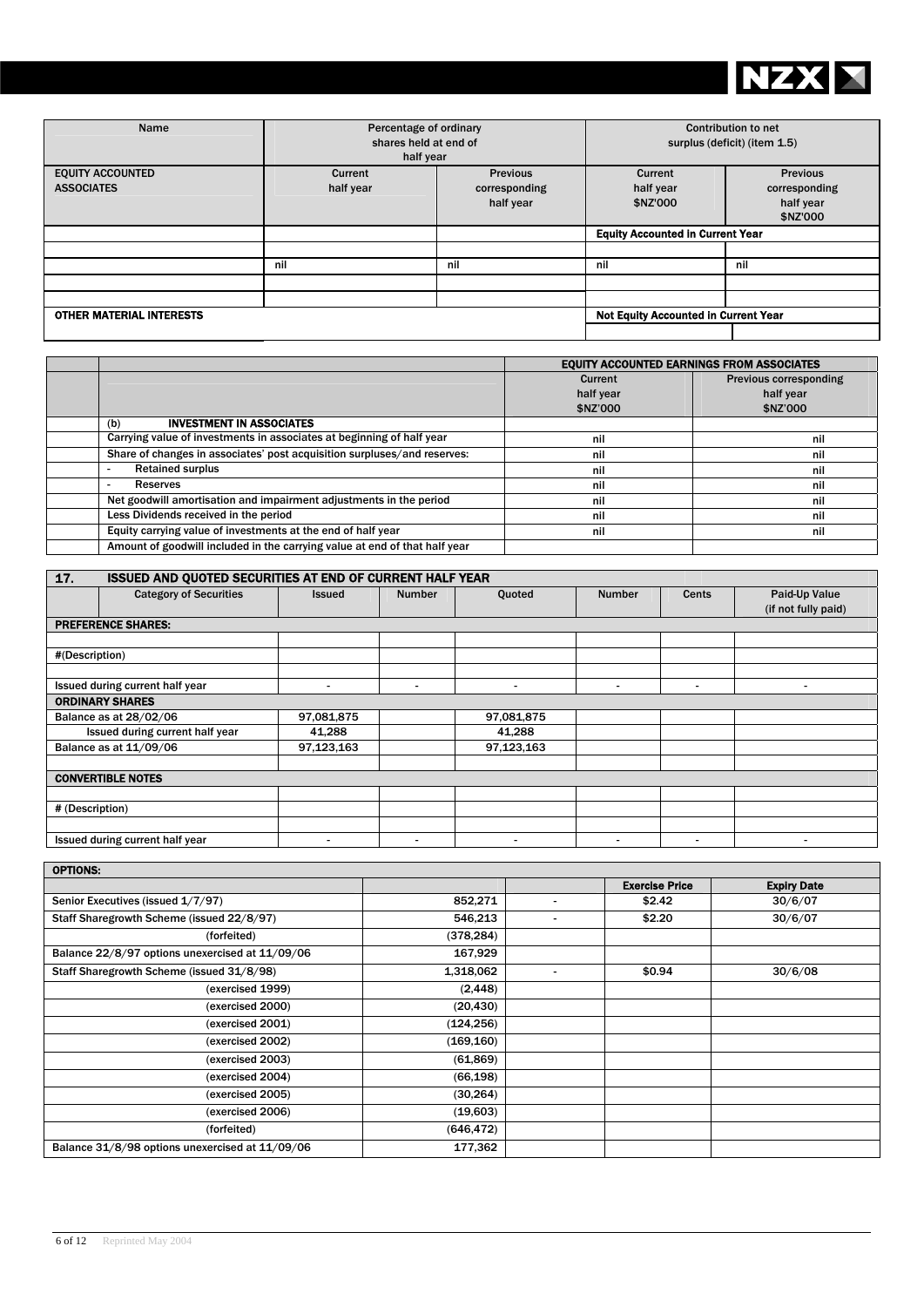| Staff Sharegrowth Scheme (issued 15/9/99)                                | 1,078,467                | $\blacksquare$ | \$1.32 | 30/6/09 |
|--------------------------------------------------------------------------|--------------------------|----------------|--------|---------|
| (exercised 2001)                                                         | (62,099)                 |                |        |         |
| (exercised 2002)                                                         | (103, 896)               |                |        |         |
| (exercised 2003)                                                         |                          |                |        |         |
| (exercised 2004)                                                         |                          |                |        |         |
| (exercised 2005)                                                         | (37, 233)                |                |        |         |
| (exercised 2006)                                                         | $\overline{\phantom{a}}$ |                |        |         |
| (forfeited)                                                              | (608, 045)               |                |        |         |
| Balance 15/9/99 options unexercised as at 11/09/06                       | 267,194                  |                |        |         |
| Staff Sharegrowth Scheme (issued 11/9/00)                                | 1,494,368                | $\blacksquare$ | \$1.05 | 30/6/10 |
| (exercised 2001)                                                         | (51, 122)                |                |        |         |
| (exercised 2002)                                                         | (123, 148)               |                |        |         |
| (exercised 2003)                                                         | (54, 743)                |                |        |         |
| (exercised 2004)                                                         | (82, 730)                |                |        |         |
| (exercised 2005)                                                         | (95, 590)                |                |        |         |
| (exercised 2006)                                                         | (20, 052)                |                |        |         |
| (forfeited)                                                              | (746, 967)               |                |        |         |
| Balance 11/9/00 options unexercised as at 11/09/06                       | 320,016                  |                |        |         |
| Staff Sharegrowth Scheme (issued 12/9/01)                                | 1,010,122                | $\blacksquare$ | \$1.50 | 30/6/11 |
| (exercised 2002)                                                         | (40, 816)                |                |        |         |
| (exercised 2003)                                                         |                          |                |        |         |
| (exercised 2004)                                                         |                          |                |        |         |
| (exercised 2005)                                                         | (35, 202)                |                |        |         |
| (exercised 2006)                                                         |                          |                |        |         |
| (forfeited)                                                              | (553, 350)               |                |        |         |
| Balance 12/09/01 options unexercised as at 11/09/06                      | 380,754                  |                |        |         |
| Staff Sharegrowth Scheme (issued 13/9/02)                                | 905,128                  | $\blacksquare$ | \$1.85 | 30/6/12 |
| (exercised 2002)                                                         | $\blacksquare$           |                |        |         |
| (exercised 2003)                                                         | $\overline{\phantom{a}}$ |                |        |         |
| (exercised 2004)                                                         | $\blacksquare$           |                |        |         |
| (exercised 2005)                                                         |                          |                |        |         |
| (exercised 2006)                                                         |                          |                |        |         |
| (forfeited)                                                              | (523, 023)               |                |        |         |
| Balance 13/09/02 options unexercised as at 11/09/06                      | 382,105                  |                |        |         |
| Staff Sharegrowth Scheme (issued 23/9/03)                                | 1,228,423                | $\blacksquare$ | \$1.39 | 30/6/13 |
| (exercised 2003)                                                         | -                        |                |        |         |
| (exercised 2004)                                                         |                          |                |        |         |
| (exercised 2005)                                                         | (34, 486)                |                |        |         |
| (exercised 2006)                                                         |                          |                |        |         |
| (forfeited)                                                              | (579, 197)               |                |        |         |
| Balance 23/09/03 options unexercised as at 11/09/06                      | 614,740                  |                |        |         |
|                                                                          |                          |                |        |         |
| Issued during current half year                                          | nil                      |                |        |         |
|                                                                          |                          |                |        |         |
| <b>DEBENTURES - Total only:</b><br><b>UNSECURED NOTES - Totals only:</b> |                          | \$             |        |         |
| <b>OTHER SECURITIES</b>                                                  |                          | \$<br>\$       | \$     |         |

# Description includes rate of dividend or interest and any redemption or conversion rights together with the prices and dates thereof.

| 18. | <b>COMMENTS BY DIRECTORS</b> If no report in any section, state NIL. If insufficient space below, provide details in the pages attached to this report.         |
|-----|-----------------------------------------------------------------------------------------------------------------------------------------------------------------|
|     | Material factors affecting the revenues and expenses of the group for the current half year<br>(a)                                                              |
|     | Refer attached report.                                                                                                                                          |
|     | Significant trends or events since end of current half year<br>(b)                                                                                              |
|     | Refer attached report.                                                                                                                                          |
|     | Changes in accounting policies since last Annual Report and/or last Half Yearly Report to be disclosed<br>(c)                                                   |
|     | Refer attached report.                                                                                                                                          |
|     | Critical Accounting Policies – Management believes the following to be critical accounting policies. That is they are both important to the portrayal of<br>(d) |
|     | the Issuer's financial condition and results, as they require management to make judgments and estimates about matters that they are inherently                 |
|     | uncertain                                                                                                                                                       |
|     |                                                                                                                                                                 |
|     | Management's discussion and analysis of financial condition, result, and/or operations (optional) – this section should contain forward looking<br>(e)          |
|     | statements that should outline where these involved risk and uncertainty.                                                                                       |
|     | Refer attached report.                                                                                                                                          |
|     | <b>Other Comments</b><br>(f)                                                                                                                                    |
|     | Refer attached report.                                                                                                                                          |